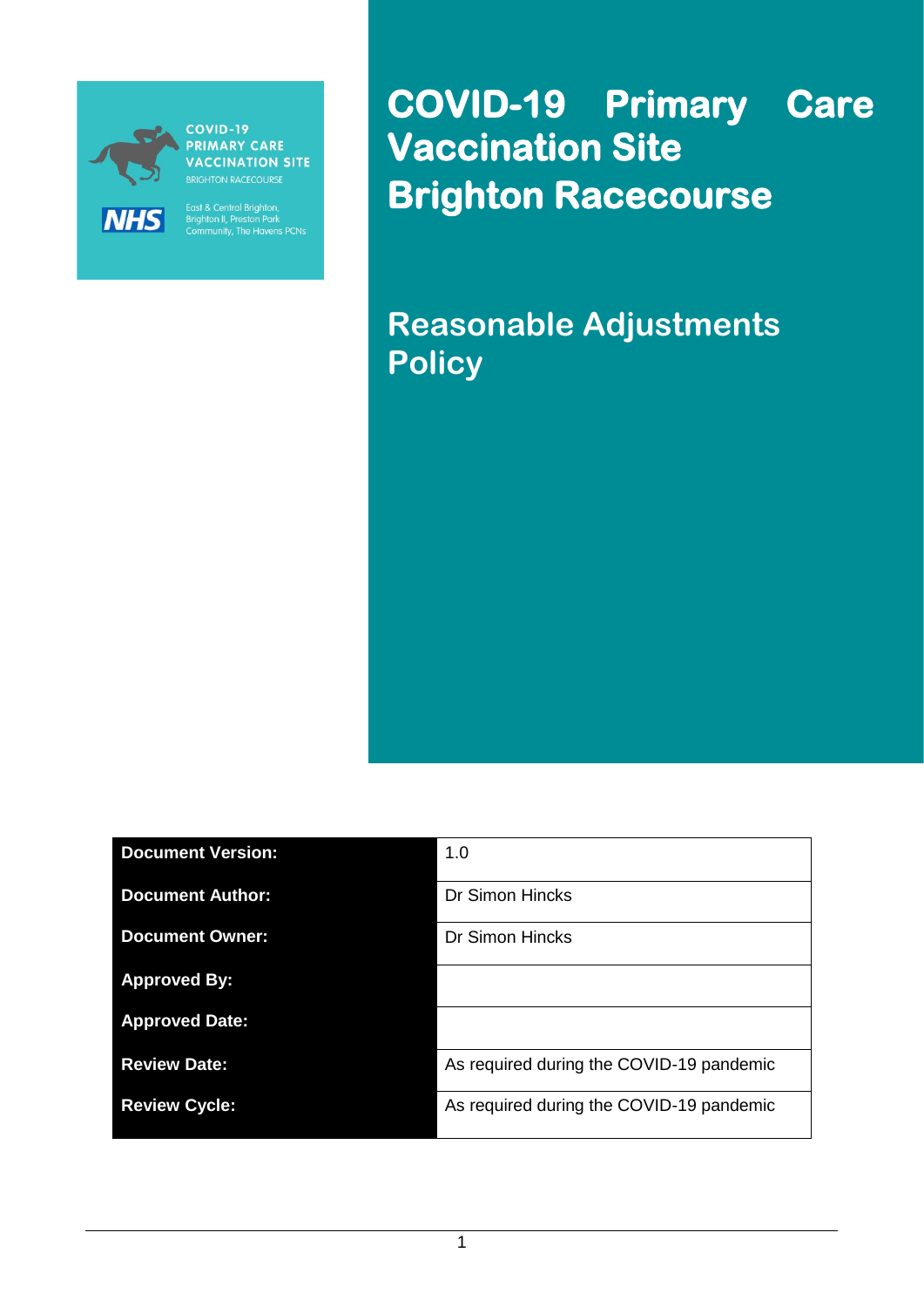| <b>Version</b> | Date       | <b>Summary of Change</b> | <b>Reviewer</b> |
|----------------|------------|--------------------------|-----------------|
|                | 22/02/2021 | Initial draft            | Dr Simon Hincks |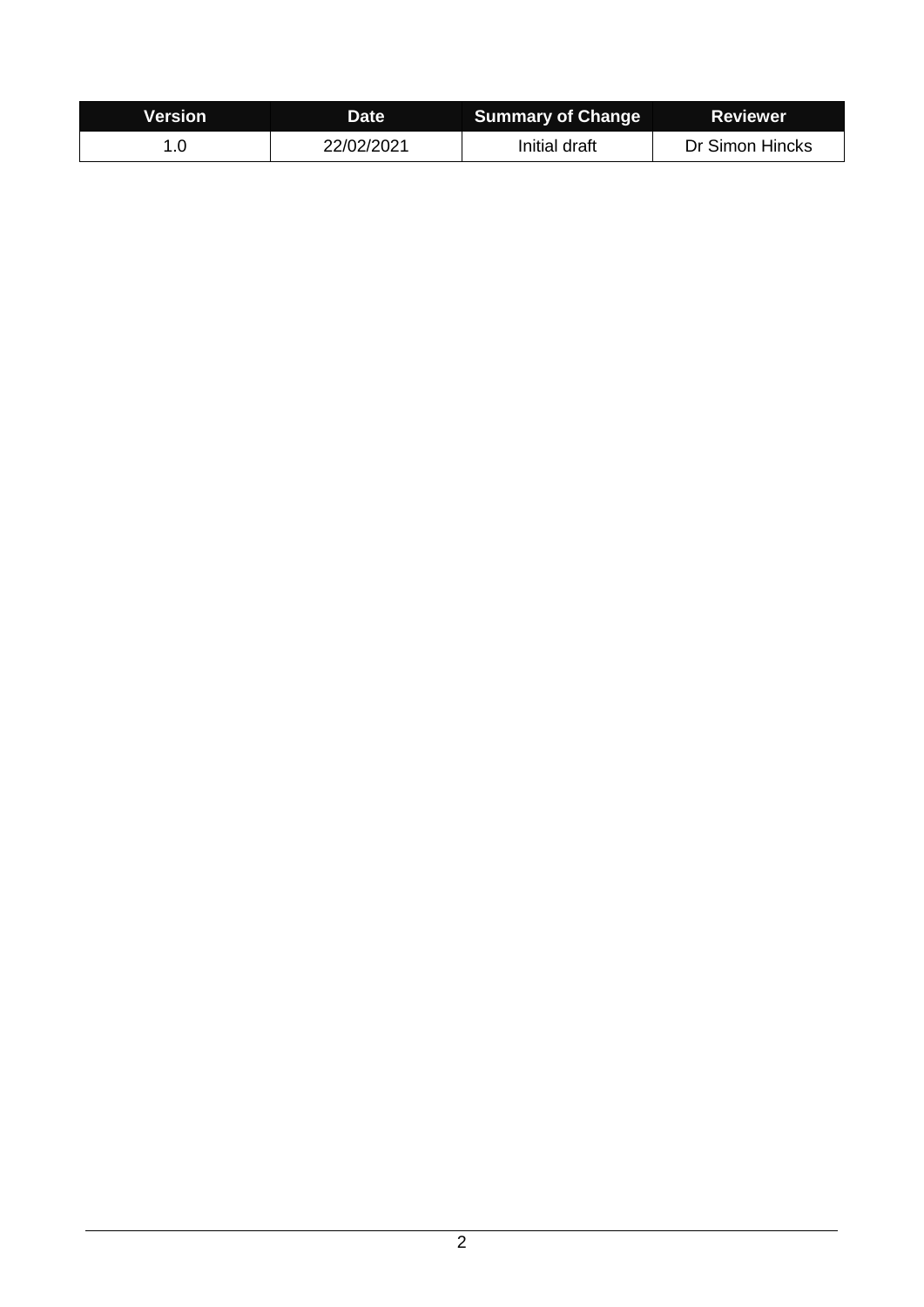# **Contents**

| $1_{\cdot}$ |                                                                                      |  |
|-------------|--------------------------------------------------------------------------------------|--|
| 2.          |                                                                                      |  |
| 3.          |                                                                                      |  |
| 4.          |                                                                                      |  |
| 5.          |                                                                                      |  |
| 6.          |                                                                                      |  |
| 7.          |                                                                                      |  |
| 8.          |                                                                                      |  |
|             | 8.1                                                                                  |  |
|             | 8.2                                                                                  |  |
|             | 8.3                                                                                  |  |
| 9.          |                                                                                      |  |
| 10.         |                                                                                      |  |
| 11.         | Appendix 3 - Links to Pictorial guides for those with Learning Disabilities/Autism 8 |  |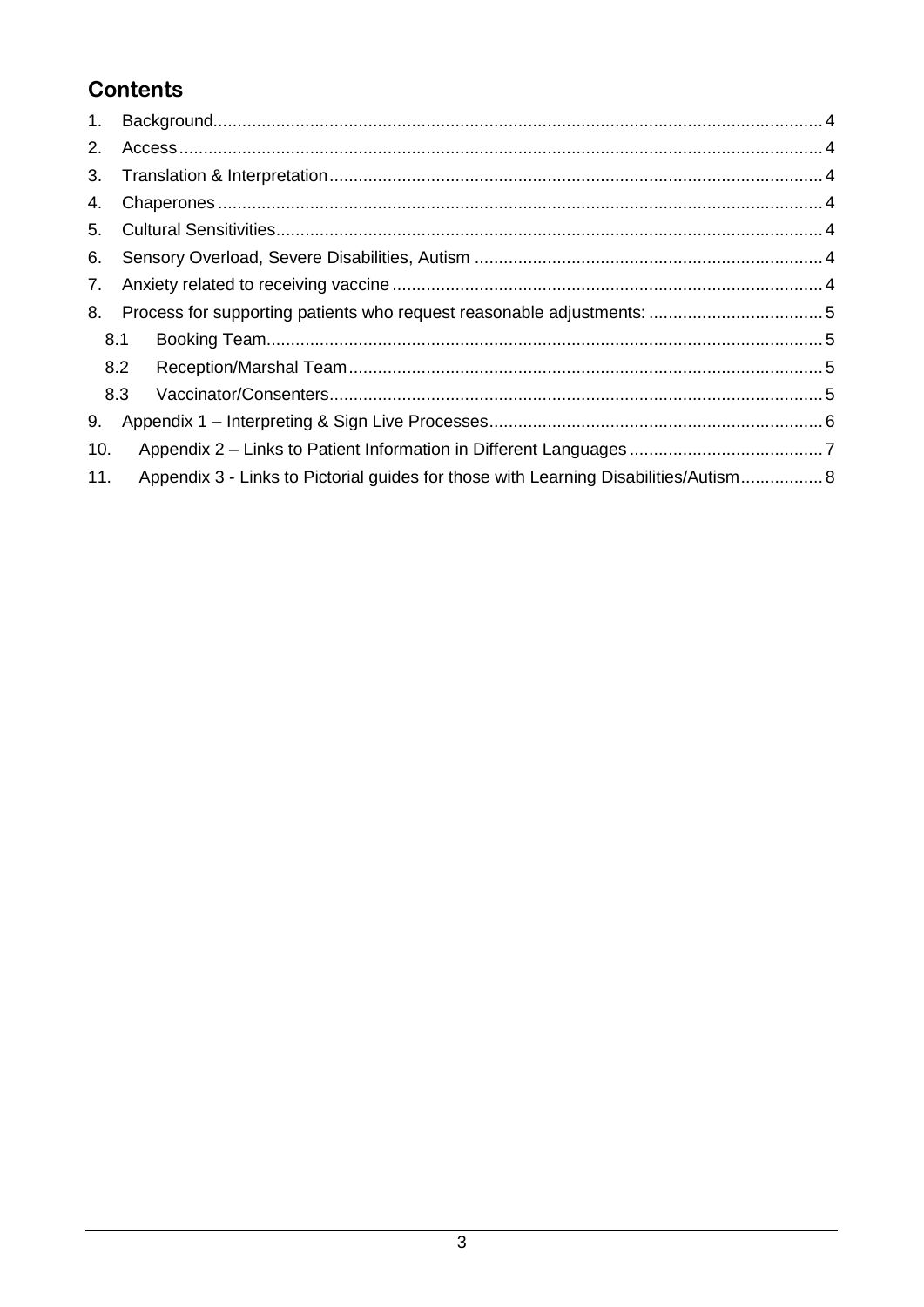# <span id="page-3-0"></span>**1. Background**

As part of the booking process, providers are advised to ensure that eligible patients:

 require any additional support e.g. access, translation and interpretation, chaperone, etc, and any reasonable adjustments e.g. for people with a learning disability or who may be autistic; PCNs should prepare their sites to enable support and reasonable adjustments through all aspects of the operating model

From: *Novel coronavirus (COVID-19) standard operating procedure COVID-19 local vaccination services deployment in community settings V3.2*

[https://www.england.nhs.uk/coronavirus/wp-content/uploads/sites/52/2020/12/C1038-covid-19](https://www.england.nhs.uk/coronavirus/wp-content/uploads/sites/52/2020/12/C1038-covid-19-vaccine-deployment-in-community-settings-lvs-sop-v3.2.pdf) [vaccine-deployment-in-community-settings-lvs-sop-v3.2.pdf](https://www.england.nhs.uk/coronavirus/wp-content/uploads/sites/52/2020/12/C1038-covid-19-vaccine-deployment-in-community-settings-lvs-sop-v3.2.pdf)

## <span id="page-3-1"></span>**2. Access**

There is access to the racecourse via public and private transport. The site has a large, tarmacked car park close to the Vaccination Hall Exit. Those with disabilities can be dropped off at the entrance to the vaccine hall. Those in wheelchairs can enter and exit the site from the front entrance where there is a wheelchair ramp.

# <span id="page-3-2"></span>**3. Translation & Interpretation**

Translation & Interpretation services are available to both booking and on-site teams via Language Line. BSL interpreting is available via AD Communications. (Please see Appendix 1 - Providing Interpreting and Sign Language Procedure' for how to book these services.

Within the site the Resuscitation area is enclosed and can be used for any patients requiring Interpreting / BSL services for consent and vaccination.

The Booking service have access to written materials in other languages and a visual guide for those with Learning Disabilities and Autism.

#### <span id="page-3-3"></span>**4. Chaperones**

Any patient can request a chaperone to be present during the vaccination. This will be undertaken by trained chaperones available on-site.

#### <span id="page-3-4"></span>**5. Cultural Sensitivities**

The Resuscitation Area is available as a screened off area for use when a more private area is requested for example cultural sensitivities around the need to undress to receive the vaccination.

#### <span id="page-3-5"></span>**6. Sensory Overload, Severe Disabilities, Autism**

It is realised that some patients will struggle attending a large site with many people. Some will have been shielding for a significant period and may find coming to the site causes significant anxiety and distress. The site will do all it can to make a patient's visit as stress free as possible.

This includes, but is not limited to:

- Allowing waiting either outside or in a less busy part of the site
- Attending at 9am when less patients are being vaccinated or towards closing time
- Using the Resuscitation Area for screening and vaccinating
- Supervising the 15-minute wait outside the Vaccination Hall when requested

#### <span id="page-3-6"></span>**7. Anxiety related to receiving vaccine**

- See No 5 above
- Please be aware that these patients may only be identified once arriving at a vaccine pod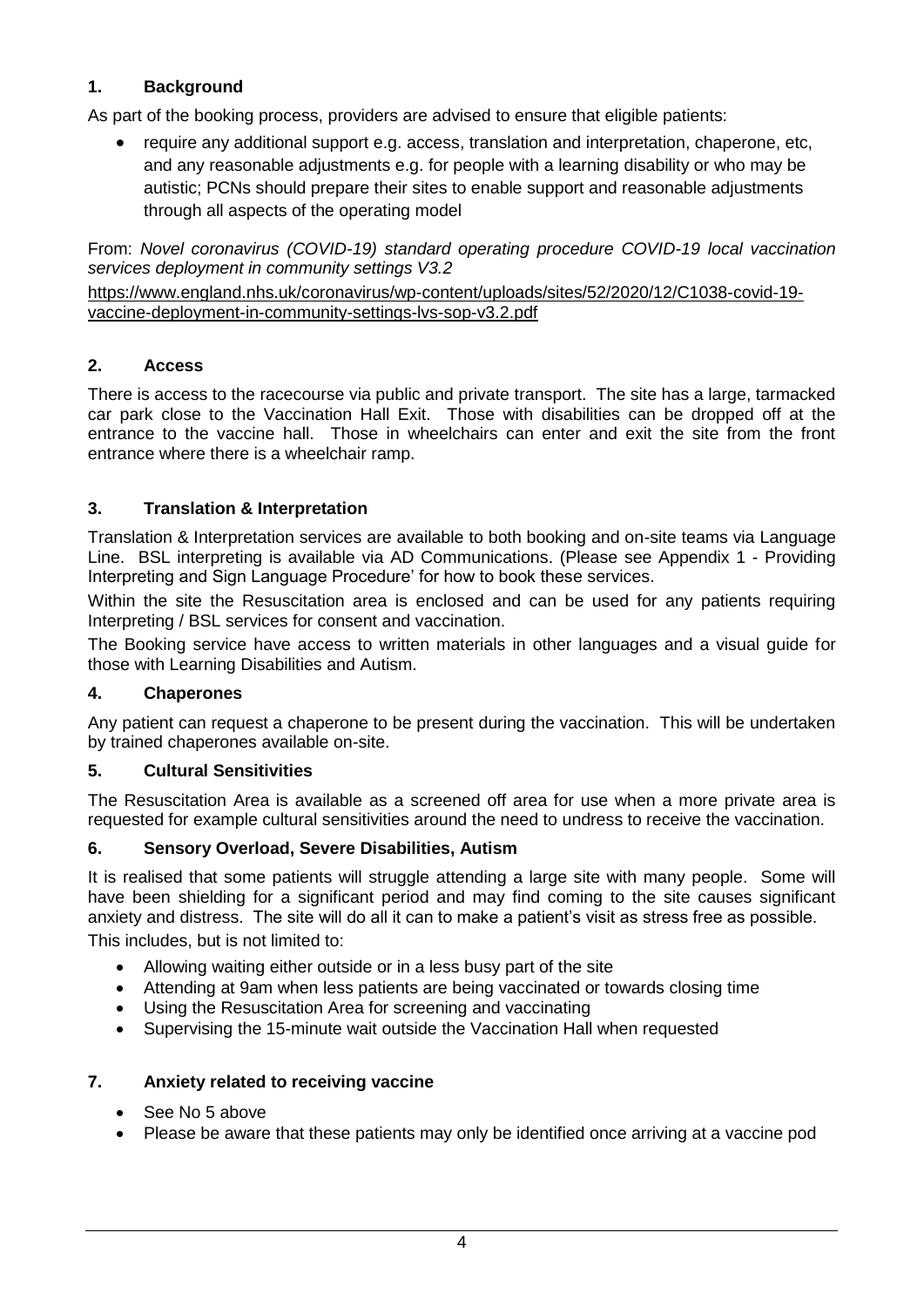# <span id="page-4-0"></span>**8. Process for supporting patients who request reasonable adjustments:**

## <span id="page-4-1"></span>**8.1 Booking Team**

- At time of booking identify with patient / carer what adjustments may need to be made as per list above
- Ascertain from the patient's practice how the patient is normally vaccinated. Consider whether we can adjust our set-up to reflect this or whether a home visit would be more appropriate
- Be aware of processes for using Language Line and SignLive at the time of telephone booking
- Use links to Patient Information in different languages and pictorial guides for those with Learning Disabilities and Autism
- Once patient is identified then ascertain specific requirements for the patient to have a smooth vaccination pathway
- Advise Vaccination Site manager of the patient name, date and time of vaccination and the requirements to support their vaccination

# <span id="page-4-2"></span>**8.2 Reception/Marshal Team**

- Be aware of the list of patients due to attend that day requiring reasonable adjustments and on arrival alert the On-Site Manager
- Be alert to patients arriving On-Site who may require reasonable adjustments, discuss with patient carers where possible and alert On-Site Manager
- Be flexible in responding to requests for reasonable adjustments including waiting outside and where these requests do not follow the standard vaccination pathway

#### <span id="page-4-3"></span>**8.3 Vaccinator/Consenters**

- Be aware of patients who may benefit from reasonable adjustments
- Work with the On-Site Manager to accommodate the needs of those that have been flagged by the booking team or on-site.
- Be aware that a patient may arrive in your pod that would be better suited to being vaccinated in a quieter area.
- The Resuscitation area is being set up to accommodate both the consenting and vaccination processes. Please liaise with On-Site Manager to facilitate this.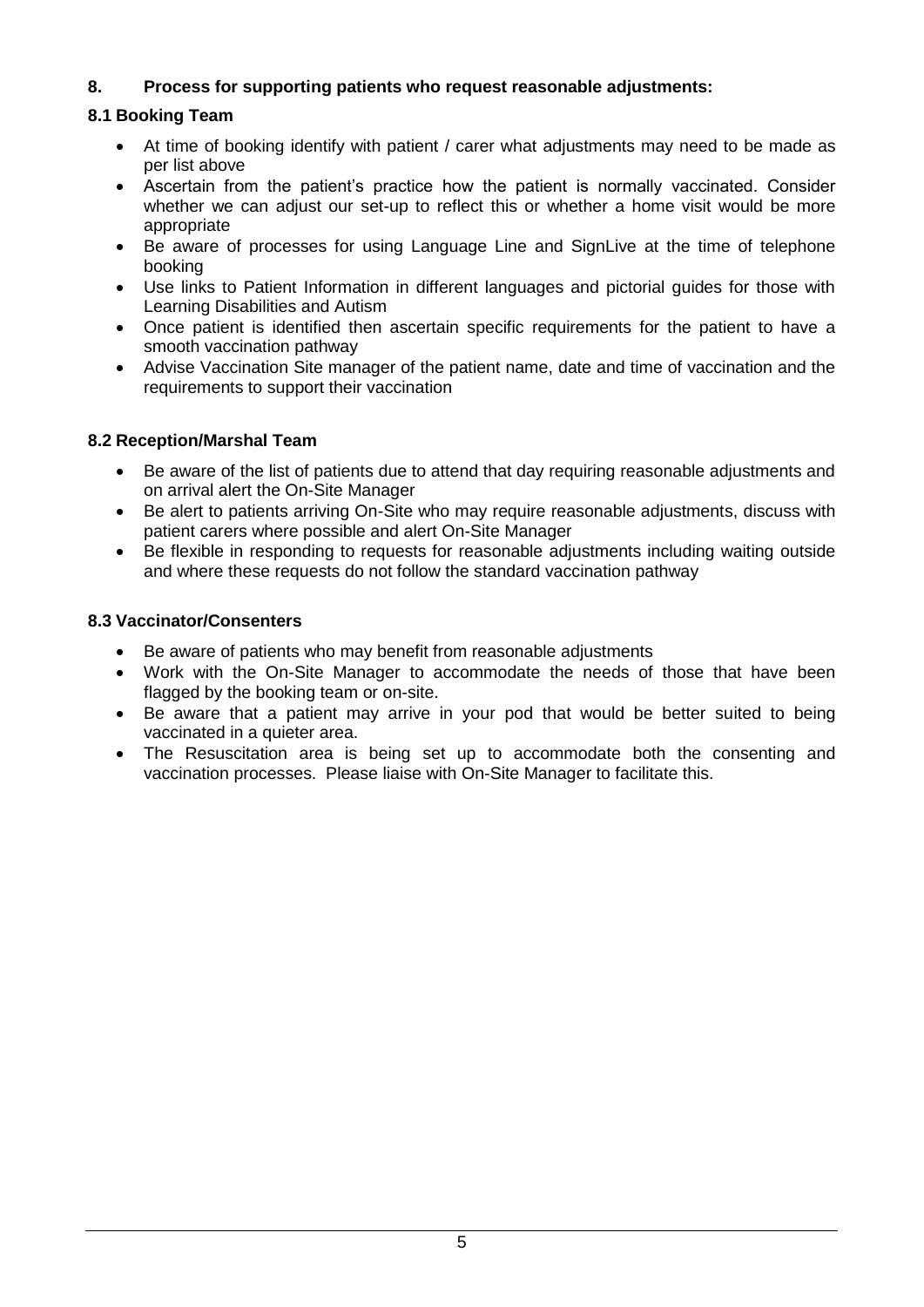# <span id="page-5-0"></span>**9. Appendix 1 – Interpreting & Sign Live Processes**



[https://www.improvingaccessservices.co.uk/wp-content/uploads/2021/02/Providing-Interpreting](https://www.improvingaccessservices.co.uk/wp-content/uploads/2021/02/Providing-Interpreting-and-Sign-Language-Procedure-v3.0-FINAL.pdf)[and-Sign-Language-Procedure-v3.0-FINAL.pdf](https://www.improvingaccessservices.co.uk/wp-content/uploads/2021/02/Providing-Interpreting-and-Sign-Language-Procedure-v3.0-FINAL.pdf)

## **BSL Guides to the COVID-19 Vaccination:**

<https://www.gov.uk/government/publications/covid-19-vaccination-british-sign-language-resources>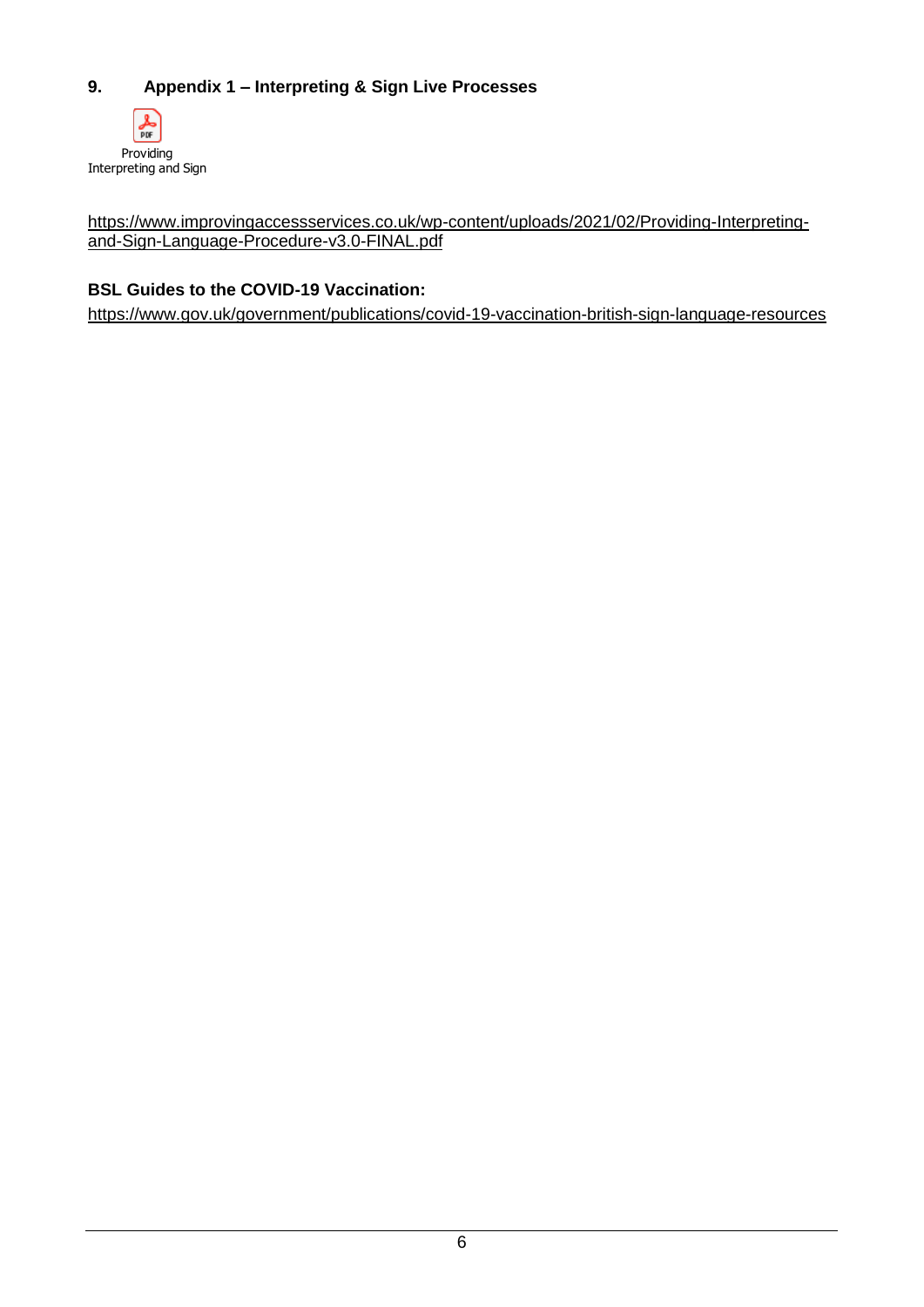# <span id="page-6-0"></span>**10. Appendix 2 – Links to Patient Information in Different Languages**

# **Vaccine information in community languages:**

<https://www.england.nhs.uk/london/our-work/covid-19-vaccine-communication-materials/>

# **What to expect after vaccination in community languages:**

<https://www.gov.uk/government/publications/covid-19-vaccination-what-to-expect-after-vaccination>